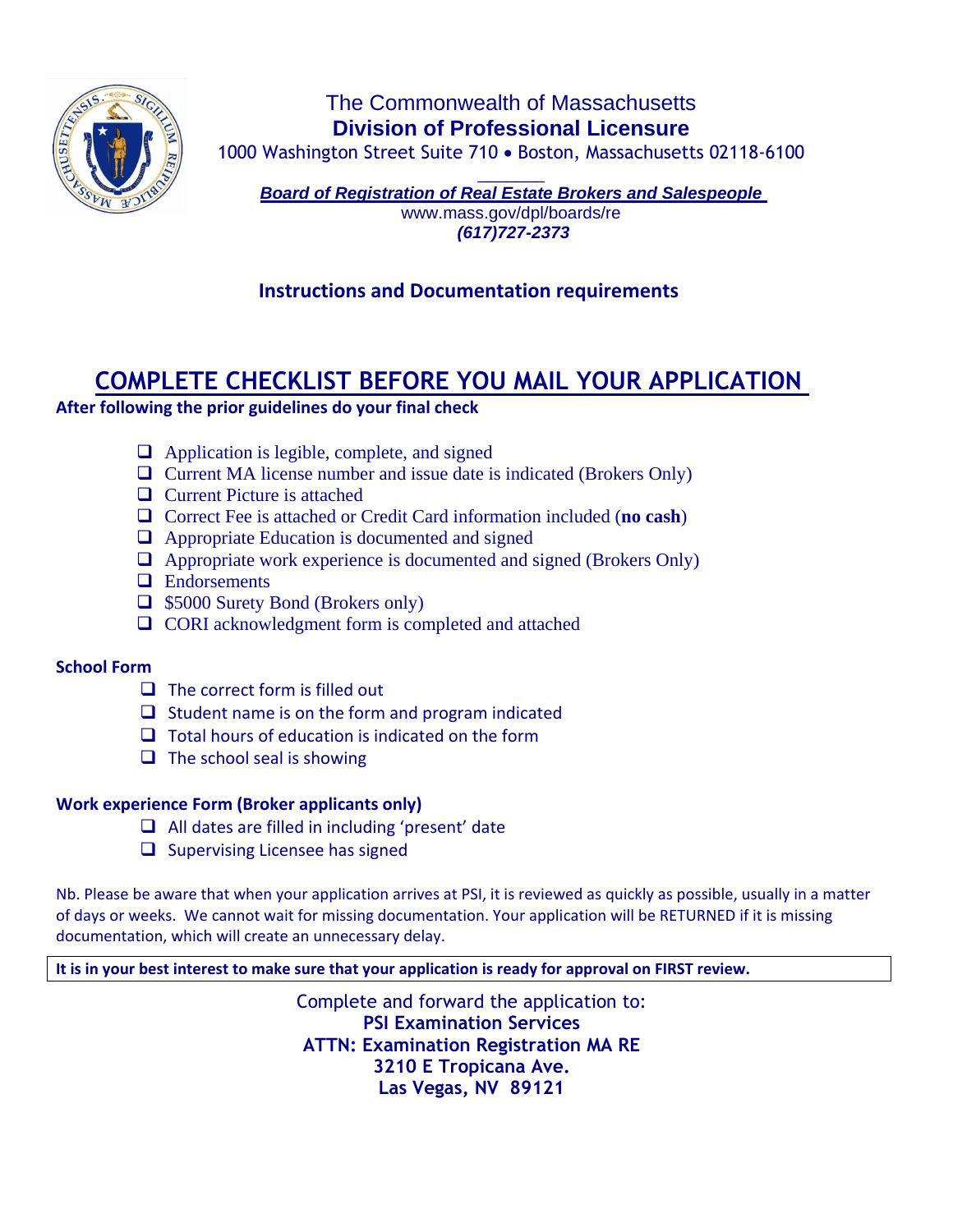





# Commonwealth of Massachusetts **Division of Professional Licensure Board of Registration of Real Estate Brokers and Salespersons**

# Application for Examination

Completed by Vendor/Board Ex. Date Ex. Result\_\_\_\_\_\_\_\_\_\_\_\_\_ Cert. Date \_\_\_\_\_\_\_\_\_\_\_\_ Cert. No. \_\_\_\_\_\_\_\_\_\_\_\_

Complete and forward this registration form with the applicable examination fee to: **PSI Examination Services / ATTN: Examination Registration MA RE 3210 E Tropicana Ave/ Las Vegas, NV 89121 (800) 733-9267 \* Fax (818) 247-3853 \* TTY (800) 735-2929**

|                                         |              |                        | Attach a recent<br>photo here |  |
|-----------------------------------------|--------------|------------------------|-------------------------------|--|
| Applying for                            | Check<br>One | License no.            | Date                          |  |
| <b>Real Estate Brokers exam</b>         |              | <b>MA Salespersons</b> | Issued:                       |  |
| <b>Real Estate Salespersons</b><br>exam |              |                        |                               |  |

**Please Print or Type. This is an official Document; please enter your legal name and information.**

| Date of Birth<br>Social Security Number (required)* |                      | $\Box$ Male $\Box$ Female $\Box$ prefer not to answer |                                                                                                                                                                                                                                                                                                                 |
|-----------------------------------------------------|----------------------|-------------------------------------------------------|-----------------------------------------------------------------------------------------------------------------------------------------------------------------------------------------------------------------------------------------------------------------------------------------------------------------|
| <b>First Name</b>                                   |                      | Generation                                            |                                                                                                                                                                                                                                                                                                                 |
| Maiden / Former / Also Known As                     |                      |                                                       |                                                                                                                                                                                                                                                                                                                 |
| Street address                                      | Po Box               |                                                       |                                                                                                                                                                                                                                                                                                                 |
|                                                     | <b>State</b>         | <b>Zip Code</b>                                       |                                                                                                                                                                                                                                                                                                                 |
| Mobile Phone Number                                 | <b>Email Address</b> | <b>Preferred Communication</b><br>$\Box$ Email        |                                                                                                                                                                                                                                                                                                                 |
|                                                     |                      | Gender                                                | <b>Middle Name</b><br>□ Postal Mail<br>$\mathcal{L}(\mathcal{O}, \mathcal{O})$ and the set of the set of the set of the set of the set of the set of the set of the set of the set of the set of the set of the set of the set of the set of the set of the set of the set of the set o<br>$\sim$ $\sim$ $\sim$ |

\*Pursuant to MGL. c 62C § 47A, the Division of Professional Licensure is required to obtain your Social Security number and forward it to the Department of Revenue. The Department of Revenue will use your Social Security number to ascertain whether you are in compliance with the tax laws of the Commonwealth.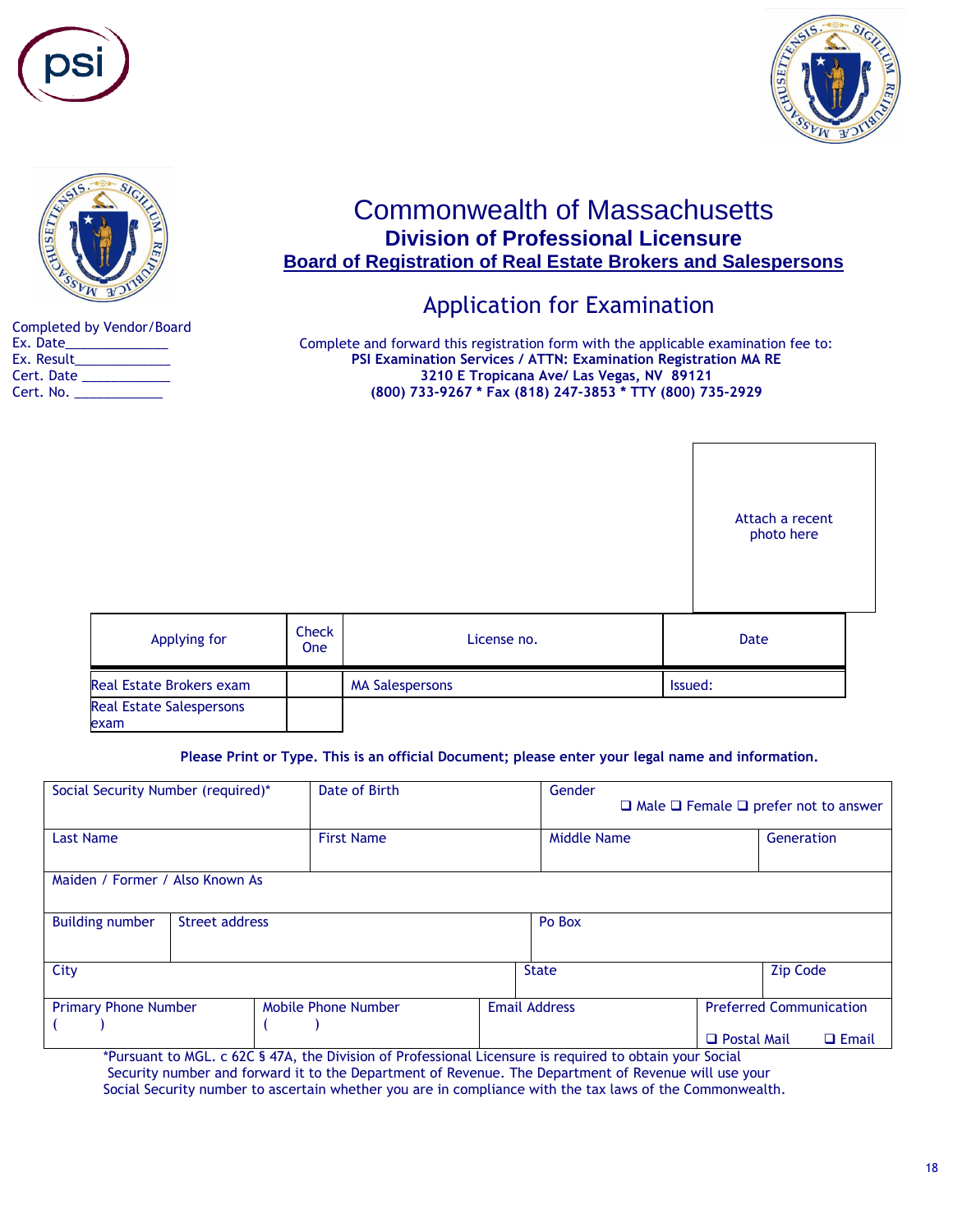



| Check off where applicable and submit documents in<br>evidence. | Salesperson                                               | <b>Broker</b>                                             |
|-----------------------------------------------------------------|-----------------------------------------------------------|-----------------------------------------------------------|
| <b>Education requirement</b>                                    | Approved program<br>40 hrs <b>□</b>                       | Approved program<br>40 hrs $\Box$                         |
| Work experience requirement                                     | N/A                                                       | MA Salesperson license $\square$                          |
| Out of state education                                          | Equivalent program<br>40 hrs or more with waiver approval | Equivalent program<br>40 hrs or more with waiver approval |

- 1. Has a licensing/certification board located in the United States or any country or foreign jurisdiction taken any disciplinary action against any licenses you hold in another jurisdiction? Yes  $\Box$  No  $\Box$ If yes, please state the details (use a separate sheet if necessary):
- 2. Are you the subject of pending complaints that may result in disciplinary actions by a licensing/certification board located in the United States or any country or foreign jurisdiction? Yes  $\Box$  No  $\Box$ If yes, Please state the details (use a separate sheet if necessary):
- 3. Have you ever voluntarily surrendered or resigned a professional license to a licensing/certification board in the United States or any country or foreign jurisdiction? Yes  $\Box$  No  $\Box$ If yes, please state the details (use a separate sheet if necessary):
- 4. Have you ever applied for and been denied a professional license in the United States or any country of foreign jurisdiction? Yes  $\Box$  No  $\Box$

If yes, please state the details (use a separate sheet if necessary):

\_\_\_\_\_\_\_\_\_\_\_\_\_\_\_\_\_\_\_\_\_\_\_\_\_\_\_\_\_\_\_\_\_\_\_\_\_\_\_\_\_\_\_\_\_\_\_\_\_\_\_\_\_

\_\_\_\_\_\_\_\_\_\_\_\_\_\_\_\_\_\_\_\_\_\_\_\_\_\_\_\_\_\_\_\_\_\_\_\_\_\_\_\_\_\_\_\_\_\_\_\_\_\_\_\_

5. Have you ever admitted to or been convicted of a felony or misdemeanor in the United States or any country or foreign jurisdiction? Yes  $\Box$  No  $\Box$ 

The Board is certified by the Criminal History Systems Board [ID# MAREG G] to access data about convictions and pending criminal cases. Those records—and other Federal and professional records—may be checked as part of your licensing process. No record is an automatic disqualifier; you will be given an opportunity for a limited appearance before the Board.

By signing this application I certify, under the pains and penalties of perjury, that the information I have provided pursuant to this application for licensure is truthful and accurate. I understand that the failure to provide accurate information may be grounds for the Massachusetts Board of Registration of Real Estate Brokers and Salespeople to deny my right to sit as a candidate or to suspend or revoke a license issued to me in accordance with Massachusetts Law. I further attest that, pursuant to M.G.L.c.62C, s. 49A, to the best of my knowledge and belief, I have filed all Mass tax returns and paid all Mass taxes required by law.

 **(Signature) (Date)**

If you are enclosing a Special Arrangement Request letter and required documentation please check here  $\Box$ 

\_\_\_\_\_\_\_\_\_\_\_\_\_\_\_\_\_\_\_\_\_\_\_\_\_\_\_\_\_\_\_\_\_\_\_\_\_\_\_\_\_ \_\_\_\_\_\_\_\_\_\_\_\_\_\_\_\_\_\_\_\_\_\_\_\_\_\_\_\_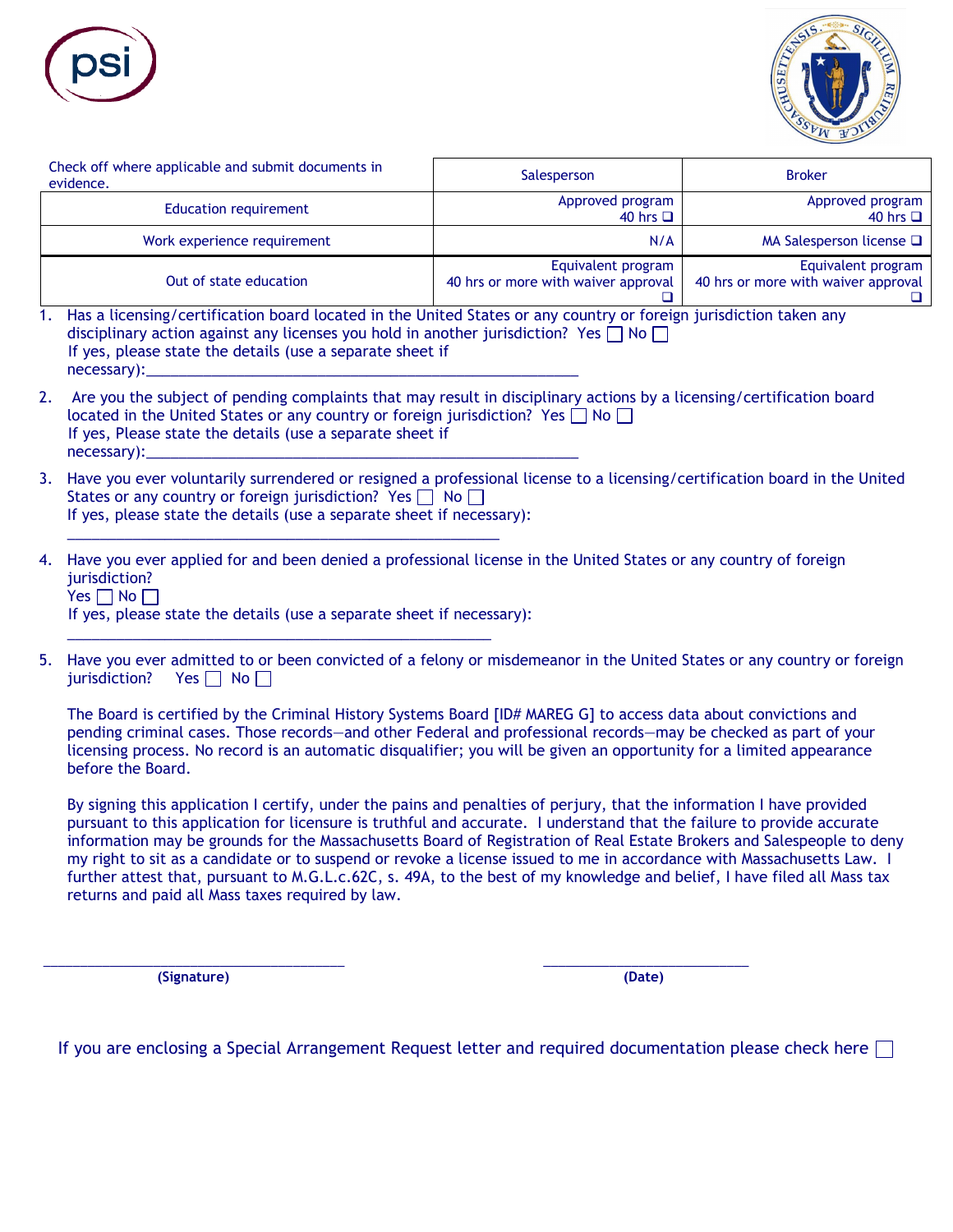



### **Application Fees:**

Applicants must submit the total fees from the table below with the application to PSI (**No cash or personal checks allowed**). These fees do not include your licensing fee. See Candidate Information Bulletin

|                                                                                                                                                                                         | <b>Salesperson</b><br>exam | <b>Broker</b><br>exam |
|-----------------------------------------------------------------------------------------------------------------------------------------------------------------------------------------|----------------------------|-----------------------|
| Exam Fee (non-refundable)                                                                                                                                                               | \$54                       | \$54                  |
| MA exam Application Processing Fee*<br>(non-refundable)<br>Pursuant to the valor act the MA application<br>fee is waived for approved Veterans, Active<br>military and their spouses*** | \$31                       | \$52                  |
| Total                                                                                                                                                                                   | <b>S85</b>                 | \$106                 |
| Total with MA fee waived                                                                                                                                                                | \$54                       | \$54                  |

### **Re-examination Fees:**

Re-examination fees are based on the portion of the exam that you are retaking. The total for both portions is \$135.

\*\*Must fill out the Active Duty Military or Veteran's Discount Form found at the end of this Candidate Information Bulletin. Be sure to include a copy of the DD-214 or military orders.

### **Money Order or Cashier's Check also accepted**. No cash or personal check.

Credit card (MasterCard or VISA) payment accepted for phone or fax review/re-exam registrations only.

| <b>MasterCard</b><br>$\neg$ Visa<br><b>Discover</b> | American Express         |                         |
|-----------------------------------------------------|--------------------------|-------------------------|
| <b>Credit Card No:</b>                              |                          | Cardholder Name:        |
| Exp. Date:                                          | <b>Verification No.:</b> | Signature:              |
| <b>Billing Address</b>                              |                          |                         |
| <b>Billing City</b>                                 | <b>Billing State</b>     | <b>Billing Zip Code</b> |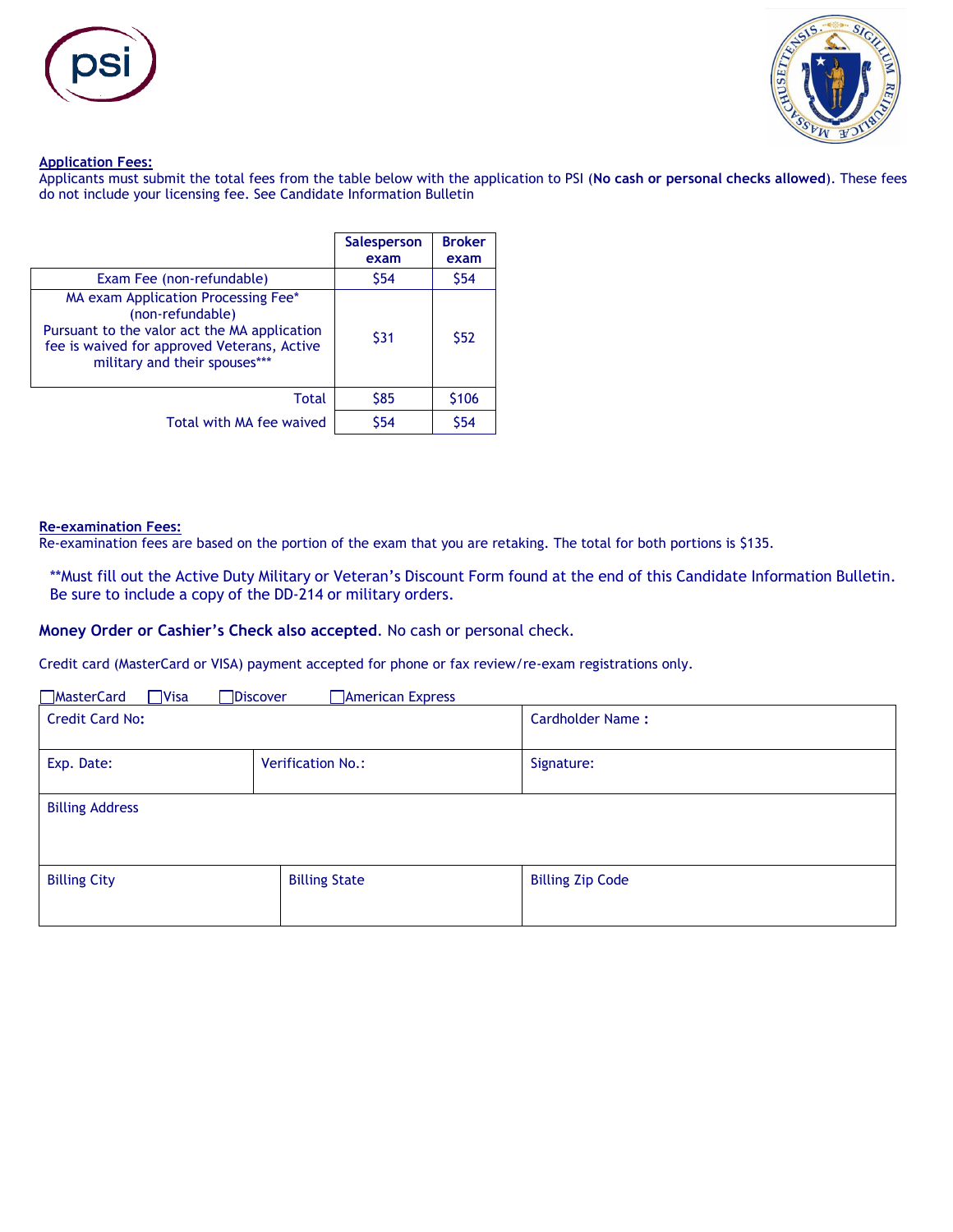



### **CRIMINAL OFFENDER RECORD INFORMATION (CORI) ACKNOWLEDGEMENT FORM**

The Division of Professional Licensure by itself and on behalf of boards of registration pursuant to M.G.L. c. 13, §9 [hereinafter, "Division of Professional Licensure"] is registered under the provisions of M.G.L. c. 6, § 172 to receive CORI for the purpose of screening current and otherwise qualified prospective license applicants and current licensees.

As a license applicant or current licensee, I understand that a CORI check will be submitted for my personal information to the Department of Criminal Justice Information Services ("DCJIS"). I hereby acknowledge and provide permission to the Division of Professional Licensure to submit a CORI check for my information to the DCJIS. This authorization is valid for one year from the date of my signature. I may withdraw this authorization at any time by providing the Division of Professional Licensure written notice of my intent to withdraw consent to a CORI check.

## FOR LICENSING PURPOSES ONLY:

The Division of Professional Licensure may conduct subsequent CORI checks within one year of the date this Form was signed by me. If subsequent CORI checks are necessary, the Division of Professional Licensure will provide me with written notice of the subsequent CORI checks.

By signing below, I provide my consent to a CORI check and acknowledge that the information provided on Page 2 of this Acknowledgement Form is true and accurate.

Signature Date Date Date Date Date

\_\_\_\_\_\_\_\_\_\_\_\_\_\_\_\_\_\_\_\_\_\_\_\_\_\_\_\_\_\_\_\_\_ \_\_\_\_\_\_\_\_\_\_\_\_\_\_\_\_\_\_\_\_\_\_\_\_\_\_\_\_\_\_\_\_\_

\_\_\_\_\_\_\_\_\_\_\_\_\_\_\_\_\_\_\_\_\_\_\_\_\_\_\_\_\_\_\_\_\_ \_\_\_\_\_\_\_\_\_\_\_\_\_\_\_\_\_\_\_\_\_\_\_\_\_\_\_\_\_\_\_\_\_

*Please provide the name of the board of registration and license type for which you are applying or currently hold:*

Board of Registration **License Type** 

NOTE: THIS TWO-PAGE CORI ACKNOWLEDGMENT FORM WILL NOT BE ACCEPTED UNLESS IT HAS BEEN SIGNED IN THE PRESENCE OF A NOTARY PUBLIC WHO HAS COMPLETED THE "VERIFICATION BY NOTARY SECTION" ON PAGE TWO, DOCUMENTING THAT SAID NOTARY HAS VERIFIED THE IDENTITY OF THE SIGNER THROUGH SATISFACTORY EVIDENCE OF IDENTIFICATION.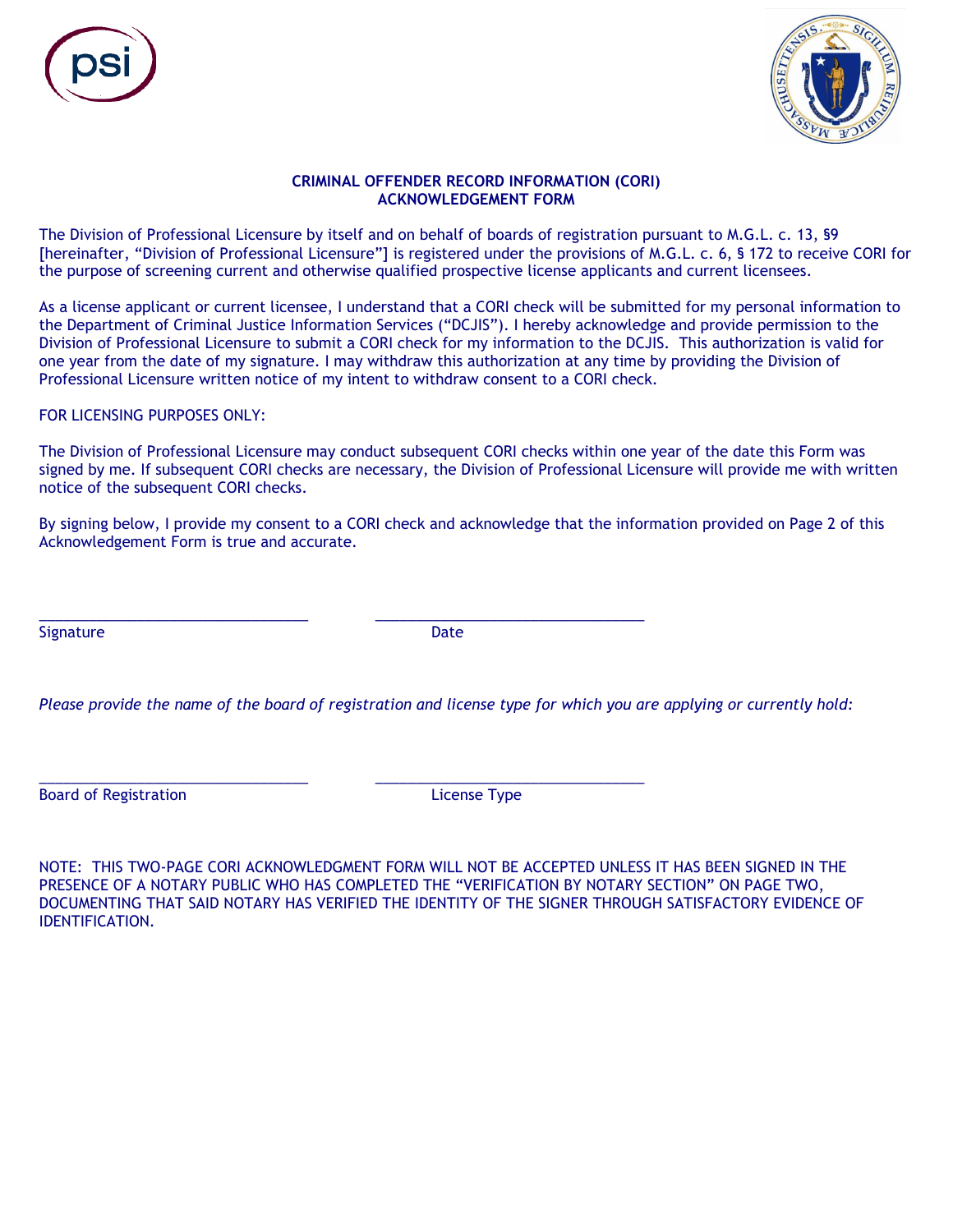



## SUBJECT INFORMATION: (A red asterisk (\*) denotes a required field)

| *First Name                          | <b>Middle Name</b> | <b>Suffix</b>                                                                                                                                                                                                                                                                                                                |
|--------------------------------------|--------------------|------------------------------------------------------------------------------------------------------------------------------------------------------------------------------------------------------------------------------------------------------------------------------------------------------------------------------|
|                                      |                    |                                                                                                                                                                                                                                                                                                                              |
| <b>Place of Birth</b>                |                    |                                                                                                                                                                                                                                                                                                                              |
|                                      |                    |                                                                                                                                                                                                                                                                                                                              |
|                                      |                    |                                                                                                                                                                                                                                                                                                                              |
|                                      |                    |                                                                                                                                                                                                                                                                                                                              |
| <b>Current and Former Addresses:</b> |                    |                                                                                                                                                                                                                                                                                                                              |
| City/Town                            | State              | Zip                                                                                                                                                                                                                                                                                                                          |
| City/Town                            | <b>State</b>       | Zip                                                                                                                                                                                                                                                                                                                          |
|                                      |                    | *Maiden Name (or other name(s) by which you have been known)<br>*Last Six Digits of Your Social Security Number: __________ - __________________<br>Sex: __________  Height: ______ ft. ______ in.   Eye Color: ____________<br>Driver's License or ID Number: _____________________<br>State of Issue: ____________________ |

## **IDENTITY VERIFICATION SECTION: Prior to submission to the Board's application vendor, this Section must be completed.**

| <b>VERIFICATION BY NOTARY:</b>                                                                                                                                       |                                                                                                                                                                                                  |
|----------------------------------------------------------------------------------------------------------------------------------------------------------------------|--------------------------------------------------------------------------------------------------------------------------------------------------------------------------------------------------|
| identification, which was the following: <sup>1</sup>                                                                                                                | On this _______ day of _________________, 20_____, before me, the undersigned notary public, personally appeared<br>(name of document signer), and proved to me through satisfactory evidence of |
|                                                                                                                                                                      | $\Box$ Passport $\Box$ State-issued driver's license $\Box$ Military identification $\Box$ State-issued identification card                                                                      |
| to be the person whose name is signed on the preceding or attached document, and acknowledged to me that (he)<br>(she) signed it voluntarily for its stated purpose. |                                                                                                                                                                                                  |
| <b>Notary Public:</b>                                                                                                                                                | <b>Notary Commission Expires On</b>                                                                                                                                                              |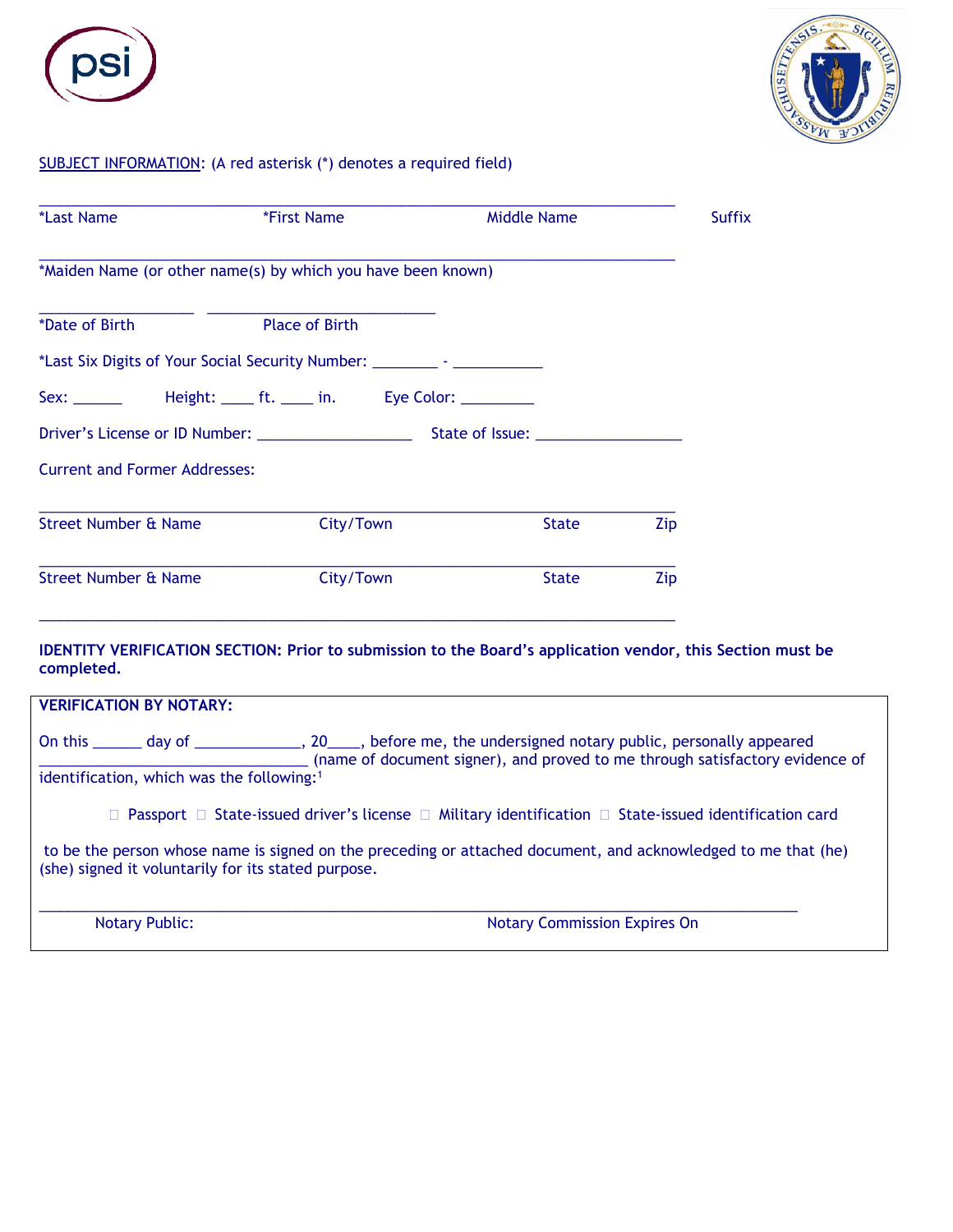



| <b>Candidates Eligible via Education</b><br>This section to be completed by the School Authorized<br><b>Agent</b>    |                                    |
|----------------------------------------------------------------------------------------------------------------------|------------------------------------|
| <b>Sales</b>                                                                                                         |                                    |
| Name of Student:                                                                                                     |                                    |
| Name of School:                                                                                                      |                                    |
| Indicate number of classroom hours:                                                                                  |                                    |
| Date prelicense education completed (certification date):                                                            |                                    |
| School Authorized Agent (print):                                                                                     | <b>School Code</b><br><b>Stamp</b> |
| I, the undersigned, hereby certify that this candidate has<br>completed the course hours as prescribed by the Board. |                                    |
| Signature of School Authorized Agent                                                                                 |                                    |

| <b>Candidates Eligible via Education</b><br>This section to be completed by the School Authorized<br><b>Agent</b>    |                                    |
|----------------------------------------------------------------------------------------------------------------------|------------------------------------|
| <b>Broker</b>                                                                                                        |                                    |
| Name of Student:                                                                                                     |                                    |
| Name of School:                                                                                                      |                                    |
| Indicate number of classroom hours:                                                                                  |                                    |
| Massachusetts Salesperson license number:                                                                            |                                    |
| Date prelicense education completed (certification date):                                                            |                                    |
| School Authorized Agent (print):                                                                                     | <b>School Code</b><br><b>Stamp</b> |
| I, the undersigned, hereby certify that this candidate has<br>completed the course hours as prescribed by the Board. |                                    |
| Signature of School Authorized Agent                                                                                 |                                    |

| Candidates Eligible via Board Waiver |                   |
|--------------------------------------|-------------------|
| Name of Candidate                    |                   |
|                                      |                   |
|                                      |                   |
| <b>Certification Valid Thru:</b>     |                   |
|                                      | <b>Board Code</b> |
|                                      | Stamp             |
|                                      |                   |
|                                      |                   |
|                                      |                   |
| <b>Signature of Board Agent</b>      |                   |
|                                      |                   |
|                                      |                   |

This certification, if issued by an approved Massachusetts Real Estate school, **is valid for two years** from the certification date below. This certification, if issued by the Real Estate Board as a waiver, is valid until the certification date below. If the candidate listed below does not pass the entire examination within the twoyear period, or in the case of a waiver prior to the certification date, this certificate will no longer be accepted for examination.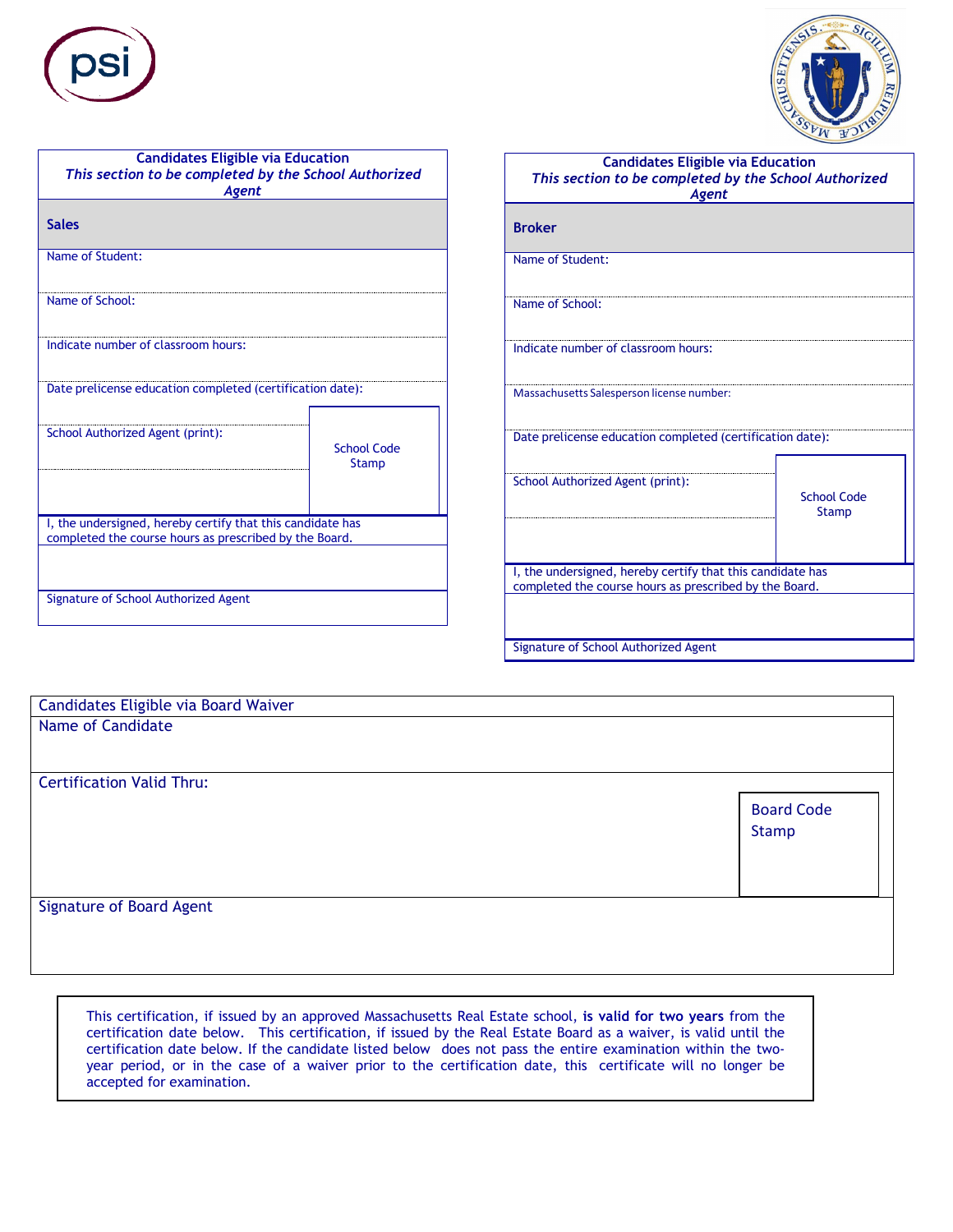



#### **Candidate Endorsement -** *Required of all test takers*

References MUST be unrelated to the applicant. Classmates known by you only from the real estate course may not sign below.

*THIS SECTION MUST BE COMPLETED IN INK.*

I, the UNDERSIGNED, certify that the applicant, who is known to me, has a good reputation for honesty and fair dealings and is of good moral character. The Board may assume that in endorsing this applicant I will be willing to interpret or to substantiate to the Board my endorsement should the Board desire to contact me at a later date.

| 1. Name (signature): |
|----------------------|
| Name (print):        |
| Address:             |
| City/State Zip:      |
| Occupation:          |
| 2. Name (signature): |
| Name (print):        |
| Address:             |
| City/State Zip:      |
| Occupation:          |
| 3. Name (signature): |
| Name (print):        |
| Address:             |
| City/State Zip:      |
| Occupation:          |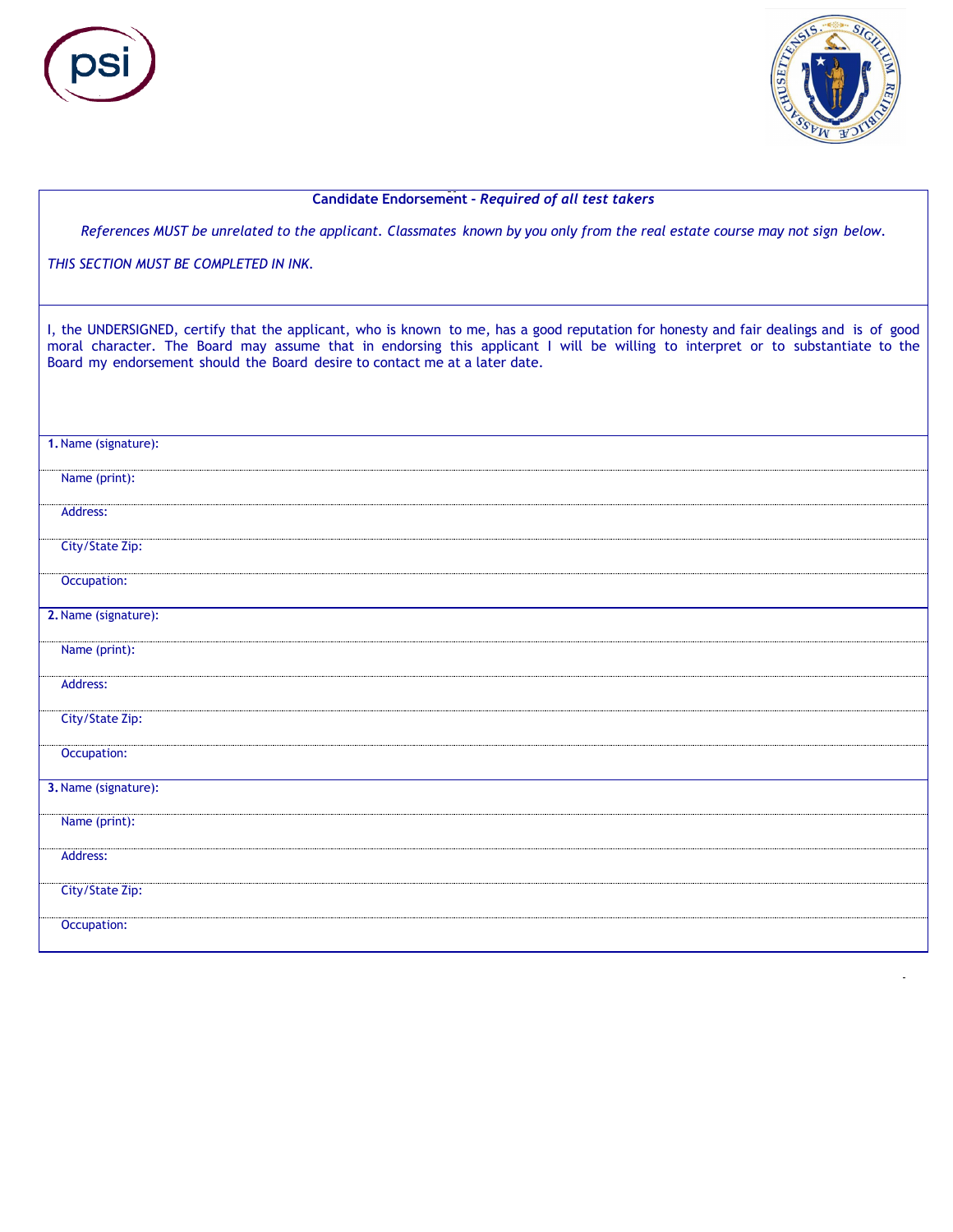| S<br><b>Service Service</b> |
|-----------------------------|
|                             |



# **EMPLOYING BROKER CERTIFICATION**

| center. Copies will not be accepted. |                                                        |            | To be completed in its entirety by the employing broker only. ORIGINAL COMPLETED FORM ONLY must be provided at the test              |
|--------------------------------------|--------------------------------------------------------|------------|--------------------------------------------------------------------------------------------------------------------------------------|
|                                      | Candidate's Massachusetts Salesperson License Number   |            |                                                                                                                                      |
|                                      |                                                        |            | I, the undersigned, do hereby certify that the above named Salesperson was actively associated with me for at least twenty-five (25) |
|                                      | MM/DD/YYYY                                             | MM/DD/YYYY |                                                                                                                                      |
|                                      | than the requisite twenty-five (25) hours were worked. |            |                                                                                                                                      |
| <b>Broker Signature</b>              |                                                        |            | <b>Date Signed</b>                                                                                                                   |
| <b>Broker Name (Please Print)</b>    |                                                        |            | <b>Broker License Number</b>                                                                                                         |
|                                      |                                                        |            | In the case of a corporation, partnership, LLP, or LLC only the Broker of Record may endorse and you must also include:              |
| Name of Firm                         |                                                        |            | <b>License Number</b>                                                                                                                |
|                                      | Candidate's Massachusetts Salesperson License Number   |            |                                                                                                                                      |
|                                      |                                                        |            | I, the undersigned, do hereby certify that the above named Salesperson was actively associated with me for at least twenty-five (25) |
|                                      | MM/DD/YYYY                                             | MM/DD/YYYY |                                                                                                                                      |
|                                      | than the requisite twenty-five (25) hours were worked. |            |                                                                                                                                      |
| <b>Broker Signature</b>              |                                                        |            | <b>Date Signed</b>                                                                                                                   |
| <b>Broker Name (Please Print)</b>    |                                                        |            | <b>Broker License Number</b>                                                                                                         |
|                                      |                                                        |            | In the case of a corporation, partnership, LLP, or LLC only the Broker of Record may endorse and you must also include:              |

Name of Firm License Number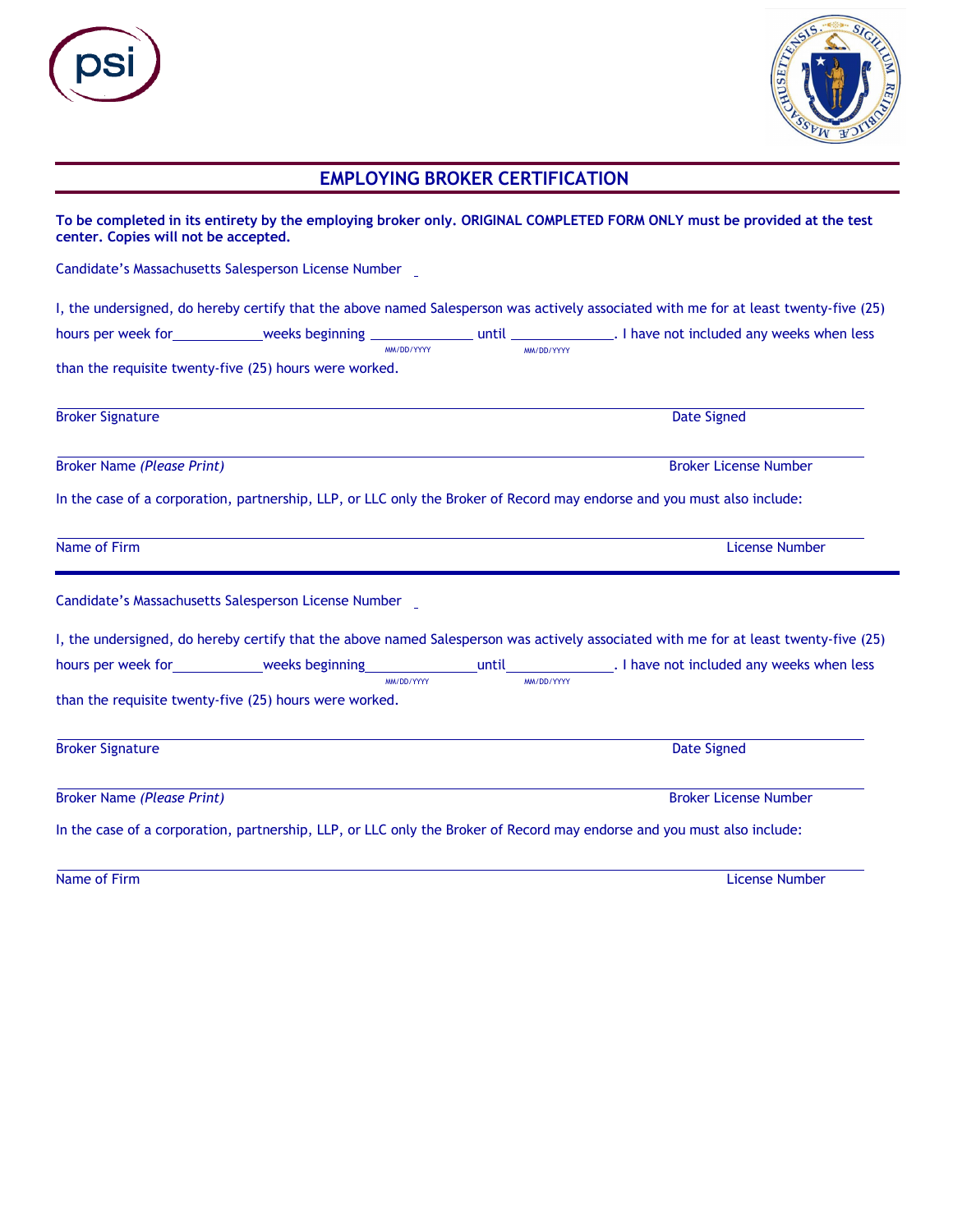

ſ



|                            | THIS ORIGINAL FORM MUST BE COMPLETED BY THE INSURANCE AGENT OR BOND COMPANY.                                                                                                                                                                                                                                                                                                                                                                                                                                                              |                   |                              |                          |  |
|----------------------------|-------------------------------------------------------------------------------------------------------------------------------------------------------------------------------------------------------------------------------------------------------------------------------------------------------------------------------------------------------------------------------------------------------------------------------------------------------------------------------------------------------------------------------------------|-------------------|------------------------------|--------------------------|--|
|                            | KNOW ALL PERSONS BY THESE PRESENTS:                                                                                                                                                                                                                                                                                                                                                                                                                                                                                                       |                   |                              |                          |  |
|                            | <b>Candidate's name</b>                                                                                                                                                                                                                                                                                                                                                                                                                                                                                                                   |                   |                              |                          |  |
| That $we$ ,                | (name as it appears or will appear on the broker license)                                                                                                                                                                                                                                                                                                                                                                                                                                                                                 |                   |                              |                          |  |
| <b>Candidate's address</b> |                                                                                                                                                                                                                                                                                                                                                                                                                                                                                                                                           |                   |                              | Candidate's town or city |  |
| of                         |                                                                                                                                                                                                                                                                                                                                                                                                                                                                                                                                           |                   |                              |                          |  |
|                            |                                                                                                                                                                                                                                                                                                                                                                                                                                                                                                                                           |                   |                              |                          |  |
|                            | <b>Candidate's county</b>                                                                                                                                                                                                                                                                                                                                                                                                                                                                                                                 | Candidate's state |                              |                          |  |
|                            | County of <u>State of State of</u> State of <u>State of</u> State of State of State of State of State of <i>State of Bond company or insurance company</i>                                                                                                                                                                                                                                                                                                                                                                                |                   |                              |                          |  |
| as Principal, and ____     |                                                                                                                                                                                                                                                                                                                                                                                                                                                                                                                                           |                   |                              |                          |  |
|                            | a corporation organized under the laws of the State of <b>Bond company or insurance company's state</b><br>and duly authorized to trace it is a state of <b>Example 2014</b>                                                                                                                                                                                                                                                                                                                                                              |                   |                              |                          |  |
| presents.                  | and duly authorized to transact business in the Commonwealth of Massachusetts, as Surety, are held and firmly bound unto the Commonwealth of<br>Massachusetts, as Obligee, the sum of FIVE THOUSAND AND 00/100 DOLLARS (\$5,000) for the payment of which sum the said principal and surety do<br>jointly and severally bind themselves, their heirs, executors, administrators, successors and assigns, and each and every one of them firmly by these                                                                                   |                   |                              |                          |  |
|                            | THE CONDITION OF THIS OBLIGATION IS SUCH THAT WHEREAS, the Principal has made application to the Board of Registration of Real Estate Brokers and<br>Salesmen for a license to engage in the business of Real Estate Broker as defined in Chapter 112 of the General Laws as amended.                                                                                                                                                                                                                                                     |                   |                              |                          |  |
|                            | NOW, THEREFORE, if the said Board of Registration of Real Estate Brokers and Salesmen shall grant the application and issue the license above referred<br>to and if the Principal shall faithfully account for all funds entrusted to him in his capacity of Real Estate Broker, then this obligation shall be null and<br>void; otherwise to remain in full force and effect, subject however to the following conditions:                                                                                                               |                   |                              |                          |  |
|                            | No. 1. This bond shall be continuous in form; the liability of the surety hereunder may however be terminated by giving thirty days written notice<br>thereof, by registered or certified mail, to the Board of Registration of Real Estate Brokers and Salesmen in a form acceptable to such Board; and upon<br>giving such notice, the Surety shall be discharged from all liability under this bond for any act or omission of the Principal occurring after the expiration<br>of thirty days from the date of service of such notice. |                   |                              |                          |  |
|                            | No. 2. That any person aggrieved by an act of the Principal named in this bond in violation of the provisions of said Chapter 112<br>may proceed against the Principal or Surety herein, or both, to recover damages.                                                                                                                                                                                                                                                                                                                     |                   |                              |                          |  |
| bond.                      | No. 3. That nothing contained herein shall be construed to impose upon the Surety any greater liability in the aggregate than the total amount of his                                                                                                                                                                                                                                                                                                                                                                                     |                   |                              |                          |  |
|                            | In witness whereof, the said Principal and Surety have signed and sealed this instrument this day of (Year) (Year)                                                                                                                                                                                                                                                                                                                                                                                                                        |                   |                              |                          |  |
|                            | <b>Company Representative's Signature</b>                                                                                                                                                                                                                                                                                                                                                                                                                                                                                                 |                   | <b>Candidate's Signature</b> |                          |  |
| Witness_                   |                                                                                                                                                                                                                                                                                                                                                                                                                                                                                                                                           |                   |                              |                          |  |
| Witness                    | Company Representative's Signature<br>Signature of insurance agent or bond company<br>By                                                                                                                                                                                                                                                                                                                                                                                                                                                  |                   |                              |                          |  |
|                            | If you have unnecessarily purchased a bond or do not become a licensed broker this original Bond form must be returned to the agent within<br>days of issuance in order to receive a refund. If testing with PSI, the Bond will be collected at the test center after passing the exam.                                                                                                                                                                                                                                                   |                   |                              |                          |  |
|                            | Nothing contained herein shall be construed as the granting of a broker license or authorization to practice the business of real estate broker. This original bond, once<br>completed, must be submitted to the Massachusetts Board of Registration of Real Estate Brokers and Salesmen, 1000 Washington Street, Suite 710, Boston, MA 02118-6110.                                                                                                                                                                                       |                   |                              |                          |  |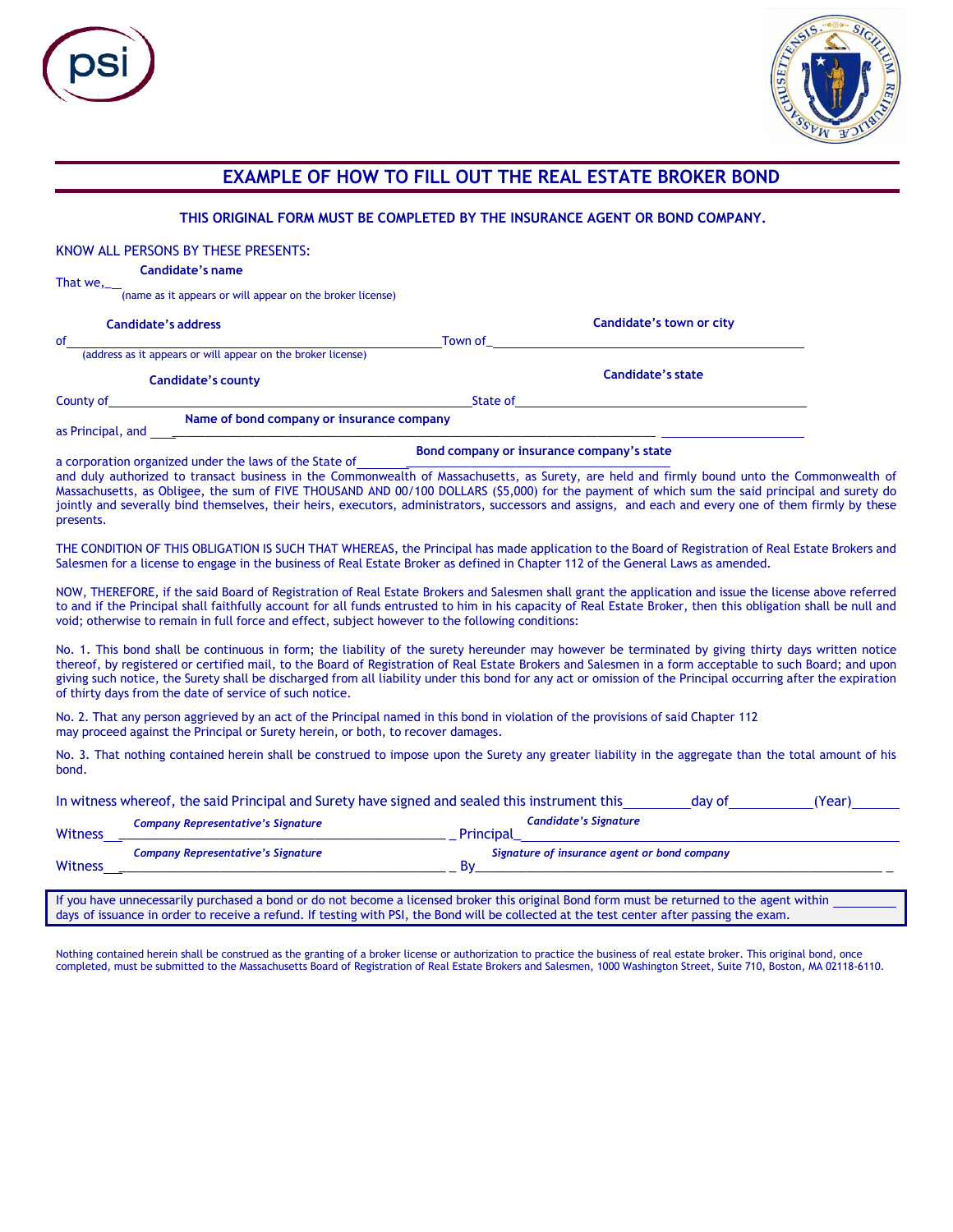

# **REAL ESTATE BROKER BOND**

## It is recommended that the candidate have the insurance agent witness them signing the bond at the time the bond is issued.

#### A completed Broker Bond is Mandatory for All Broker Candidates: There are no exceptions to this requirement!

After you schedule your Broker examination, you should take the Real Estate Broker Bond form (provided on the next page) to your insurance agent or bond company. Some insurance companies and agents have reformatted this form, sometimes installing their own company or agency logo. These forms are acceptable provided that they contain all of the same wording and features of the prototype form found on the following page. A copied bond is acceptable but ONLY if it bares original signatures. Power of Attorney, if present (but not required), should be submitted with the bond. Rider, if present (but not required), should be submitted with the bond.

A completed (and valid) Broker Bond must include the following:

- 1. **Your legal name must be completed as it will appear on your broker license.**
- 2. **Your address, including town, county and state must** be filled out.
- 3. **Name of the bond company ("as Principal, and"):** The name of the bond company must appear on the approved list found in this Candidate Information Bulletin.
- 4. **The state in which the bond company is incorporated.**
- 5. **A \$5,000 bond coverage must be provided.**
- 6. **The date the bond was signed by "Attorney-in-Fact" must be provided.** The Attorney-in-Fact is the insurance agent or bond company.
- 7. The Broker Bond must already bear the signature (original ink signature or mass-produced signature stamp) of the **"Attorney-in-Fact."**
- 8. Three mandatory signatures are required: (1) the "Attorney-in-Fact", (2) the principal (candidate), and (3) at least one **witness:** A bond with one or more copied signatures MUST bear the insurance company's embossed or adhered seal. **If the** bond does not bear either an original ink signature or a mass-produced signature of "Attorney-in-Fact", it cannot be **accepted by PSI and you will be turned away.** The invalid bond will be returned to you and you will need to have the form corrected, reschedule your exam and pay the examination fee again.
- 9. The insurance agent, bond company and/or their representative MUST witness the candidate signing the bond. **This must** occur prior to arriving at the test center. The TEST CENTER STAFF cannot witness the Principal's (candidate) signature. It is recommended that the candidate have the insurance agent witness them signing the bond at the time the bond is issued.

**If you arrive to take your examination without a properly completed Broker Bond form, you will NOT BE PERMITTED TO TEST and you will forfeit your examination fee.**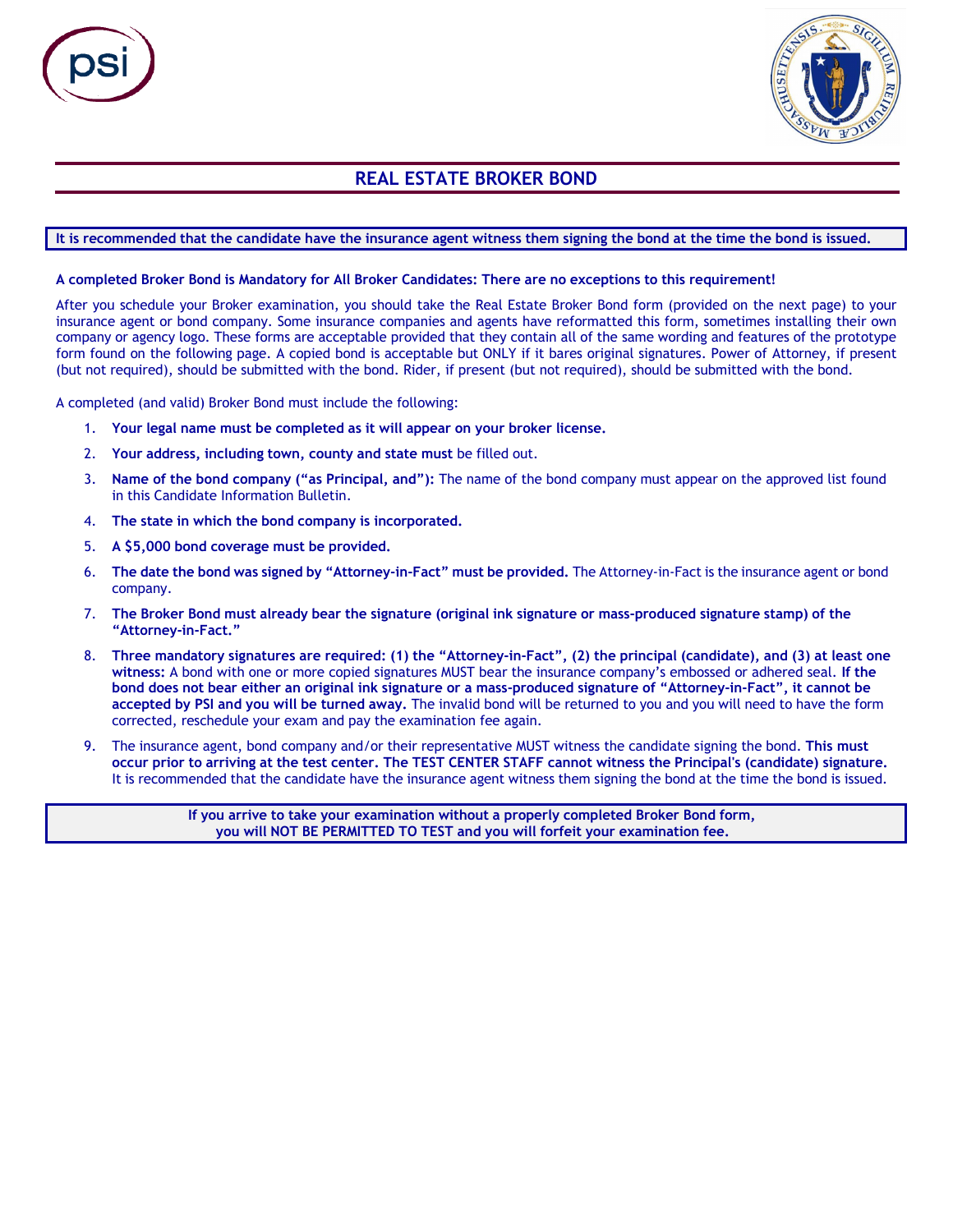

## **REAL ESTATE BROKER BOND**

### **THIS ORIGINAL FORM MUST BE COMPLETED BY THE INSURANCE AGENT OR BOND COMPANY.**

KNOW ALL PERSONS BY THESE PRESENTS:

| That we,  | (name as it appears or will appear on the broker license)               |
|-----------|-------------------------------------------------------------------------|
| of        | Town of<br>(address as it appears or will appear on the broker license) |
| County of | State of                                                                |

as Principal, and

a corporation organized under the laws of the State of

and duly authorized to transact business in the Commonwealth of Massachusetts, as Surety, are held and firmly bound unto the Commonwealth of Massachusetts, as Obligee, the sum of FIVE THOUSAND AND 00/100 DOLLARS (\$5,000) for the payment of which sum the said principal and surety do jointly and severally bind themselves, their heirs, executors, administrators, successors and assigns, and each and every one of them firmly by these presents.

THE CONDITION OF THIS OBLIGATION IS SUCH THAT WHEREAS, the Principal has made application to the Board of Registration of Real Estate Brokers and Salesmen for a license to engage in the business of Real Estate Broker as defined in Chapter 112 of the General Laws as amended.

NOW, THEREFORE, if the said Board of Registration of Real Estate Brokers and Salesmen shall grant the application and issue the license above referred to and if the Principal shall faithfully account for all funds entrusted to him in his capacity of Real Estate Broker, then this obligation shall be null and void; otherwise to remain in full force and effect, subject however to the following conditions:

No. 1. This bond shall be continuous in form; the liability of the surety hereunder may however be terminated by giving thirty days written notice thereof, by registered or certified mail, to the Board of Registration of Real Estate Brokers and Salesmen in a form acceptable to such Board; and upon giving such notice, the Surety shall be discharged from all liability under this bond for any act or omission of the Principal occurring after the expiration of thirty days from the date of service of such notice.

No. 2. That any person aggrieved by an act of the Principal named in this bond in violation of the provisions of said Chapter 112 may proceed against the Principal or Surety herein, or both, to recover damages.

No. 3. That nothing contained herein shall be construed to impose upon the Surety any greater liability in the aggregate than the total amount of his bond.

| The Witness Wilefeldt, the said Frinklipat and burety have signed and seated this instrument this<br>uay ur<br>l I cal J |           |                  |  |  |  |
|--------------------------------------------------------------------------------------------------------------------------|-----------|------------------|--|--|--|
| Witness                                                                                                                  | Principal |                  |  |  |  |
|                                                                                                                          |           | Candidate        |  |  |  |
| Witness                                                                                                                  | Βv        |                  |  |  |  |
|                                                                                                                          |           | Attorney-in-Fact |  |  |  |

If you have unnecessarily purchased a bond or do not become a licensed broker this original Bond form must be returned to the agent within days of issuance in order to receive a refund. If testing with PSI, the Bond will be collected at the test center after passing the exam.

In witness whereof, the said Principal and Surety have signed and sealed this instrument this day of (Year)

Nothing contained herein shall be construed as the granting of a broker license or authorization to practice the business of real estate broker. This original bond, once completed, must be submitted to the Massachusetts Board of Registration of Real Estate Brokers and Salesmen, 1000 Washington Street, Suite 710, Boston, MA 02118-6110.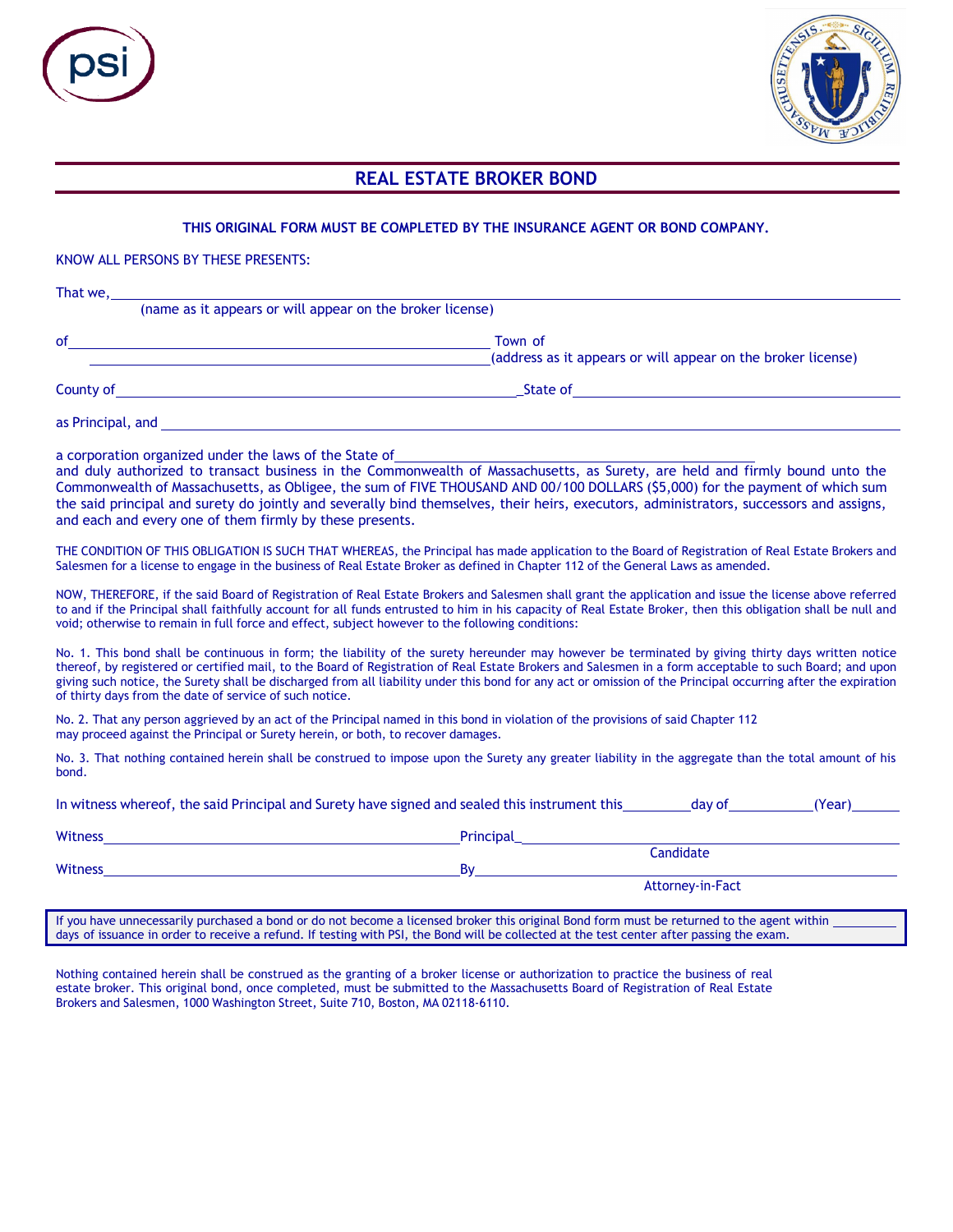



## **BOND COMPANIES**

CANDIDATES WHO CONTACT AN INSURANCE AGENT TO PROCURE A BOND SHOULD BE SURE IT IS WRITTEN BY ONE OF THESE BOND COMPANIES. IF THE COMPANY DOES NOT APPEAR ON THIS LIST, CANDIDATES ARE ADVISED TO CALL THE MASSACHUSETTS REAL ESTATE BOARD AT (617) 727-2373. THE INSURANCE AGENT MUST COMPLETE THE BOND FORM BY ENTERING ALL THE REQUIRED INFORMATION. IF ANY INFORMATION IS MISSING, THE LICENSEE IS NOT PERMITTED TO COMPLETE THE FORM. IN THAT CASE, THE FORM MUST BE RETURNED TO THE INSURANCE AGENT FOR COMPLETION. THE APPLICANT WILL NOT BE ALLOWED TO TAKE THE EXAMINATION UNTIL THE BOND IS CORRECTLY COMPLETED.

| <b>ACADIA INSURANCE</b>                          |
|--------------------------------------------------|
| ACCREDITED SURETY & CASUALTY COMPANY INC.        |
| AEGIS SECURITY INSURANCE CO                      |
| AETNA CASUALTY AND SURETY COMPANY OF AMERICA     |
| THE AETNA CASUALTY & SURETY COMPANY OF AMERICA   |
| AMERICAN CASUALTY COMPANY OF READING PA          |
| AMERICAN STATES INSURANCE COMPANY                |
| AMWEST SURETY INSURANCE COMPANY                  |
| <b>BERKLEY SURETY GROUP</b>                      |
| <b>CAPITOL INDEMINITY CORP</b>                   |
| CNA SURETY - AKA WESTERN SURETY                  |
| CONTINENTAL CASUALTY COMPANY - CAN               |
| <b>CONTRACTORS BONDING AND INSURANCE COMPANY</b> |
| <b>FARWEST INSURANCE COMPANY</b>                 |
| <b>FEDERAL INSURANCE COMPANY</b>                 |
| FIDELITY & DEPOSIT COMPANY OF MARYLAND           |
| <b>GENERAL INSURANCE COMPANY OF AMERICA</b>      |
| <b>GULF INSURANCE COMPANY</b>                    |
| <b>GREAT AMERICAN INSURANCE COMPANY</b>          |
| <b>HARTFORD CASUALTY INSURANCE COMPANY</b>       |
| <b>HARTFORD FIRE INSURANCE COMPANY</b>           |
| INTERNATIONAL FIDELITY INSURANCE COMPANY         |
| INSURANCE COMPANY OF NORTH AMERICA               |
| LIBERTY MUTUAL INSURACE COMPANY                  |
| <b>MASSACHUSETTS BAY INSURANCE COMPANY</b>       |
| <b>MASSWEST INSURANCE COMPANY</b>                |
| <b>MERCHANTS BONDING COMPANY (MUTUAL)</b>        |

 $\mathcal{L}$ 

| NATIONAL FIRE INSURANCE COMPANY OF HARTFORD      |
|--------------------------------------------------|
| NATIONAL GRANGE MUTUAL INSURANCE COMPANY         |
| <b>NGM INSURANCE COMPANY</b>                     |
| <b>OLD REPUBLIC SURETY COMPANY</b>               |
| <b>OLD REPUBLIC INSURANCE COMPANY</b>            |
| PEERLESS INSURANCE COMPANY                       |
| <b>PLATTE RIVER INS COMPANY</b>                  |
| <b>RELIANCE INSURANCE COMPANY</b>                |
| <b>RLI INSURANCE COMPANY</b>                     |
| <b>SEABOARD SURETY COMPANY</b>                   |
| SELECTIVE INSURANCE COMPANY OF AMERICA           |
| SENTRY INSURANCE A MUTUAL COMPANY                |
| STATE FARM FIRE AND CASUALTY COMPANY             |
| ST PAUL FIRE AND MARINE INSURANCE COMPANY        |
| <b>SURETEC</b>                                   |
| THE CINCINNATI INSURANCE COMPANY                 |
| THE HANOVER INSURANCE COMPANY                    |
| THE OHIO CASUALTY INSURANCE CO.                  |
| <b>TRAVELERS CASUALTY AND SURETY COMPANY</b>     |
| TRAVELERS CASUALTY AND SURETY CO. OF AMERICA     |
| <b>TRAVELERS INDEMNITY COMPANY</b>               |
| UNITED PACIFIC INSURANCE COMPANY                 |
| UNITED CASUALTY AND SURETY INSURANCE COMPANY     |
| UNITED STATES FIDELITY AND GUARENTY COMPANY      |
| <b>UTICA MUTUAL</b>                              |
| <b>WESTCHESTER FIRE INSURANCE COMPANY</b>        |
| WESTERN SURETY COMPANY - AKA KNOWN AS CNA SURETY |
| <b>XL SPECIALTY INSURANCE COMPANY</b>            |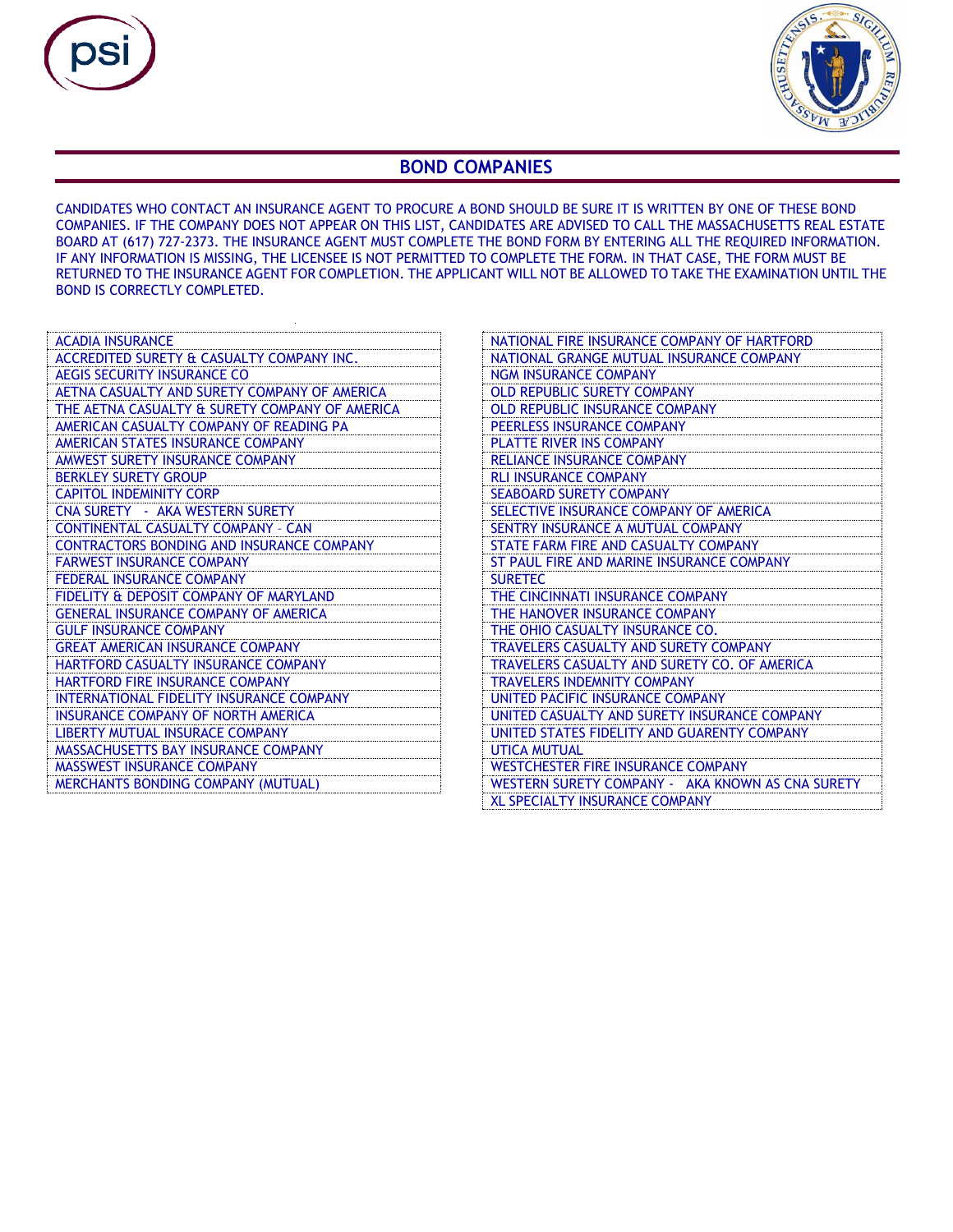



# **MASSACHUSETTS REAL ESTATE ACTIVE MILITARY DUTY OR VETERAN'S DISCOUNT EXAMINATION REGISTRATION FORM**

#### *PLEASE TYPE OR PRINT LEGIBLY.*

| <b>Social Security Number</b> | Date of Birth                                                                     |       |      |                                            |                |
|-------------------------------|-----------------------------------------------------------------------------------|-------|------|--------------------------------------------|----------------|
|                               |                                                                                   |       |      |                                            |                |
|                               |                                                                                   | Month | Date | Year                                       |                |
| Legal Last Name               | Legal First Name                                                                  |       |      |                                            | Middle Initial |
|                               |                                                                                   |       |      |                                            |                |
| <b>Residence Address</b>      |                                                                                   |       |      |                                            |                |
|                               |                                                                                   |       |      |                                            |                |
| City<br><b>State</b>          | <b>Zip Code</b>                                                                   |       |      | Contact Phone Number (including area code) |                |
|                               |                                                                                   |       |      |                                            |                |
| <b>Email Address</b>          |                                                                                   |       |      |                                            |                |
|                               |                                                                                   |       |      |                                            |                |
| <b>School Name</b>            | School Date of Completion (you must also attach a copy of the school certificate) |       |      |                                            |                |
|                               |                                                                                   |       |      |                                            |                |
|                               |                                                                                   |       |      |                                            |                |

### **PAYMENT**

Examination fees payable to PSI may be made by cashier's check, company check, personal check, or money order. **Cash is NOT accepted. Registration fees are not transferable.** Or you may pay with credit card:

|                                                                                                                                                                                                                                     |                 | Check One: "VISA "MasterCard " American Express " Discover                                                                                                                                                                                                                                 |
|-------------------------------------------------------------------------------------------------------------------------------------------------------------------------------------------------------------------------------------|-----------------|--------------------------------------------------------------------------------------------------------------------------------------------------------------------------------------------------------------------------------------------------------------------------------------------|
| Examination                                                                                                                                                                                                                         | <b>Exam Fee</b> |                                                                                                                                                                                                                                                                                            |
| <b>Active Military Duty or</b><br>п.<br>Veteran Salesperson<br>(Initial and Retake)                                                                                                                                                 | \$54            |                                                                                                                                                                                                                                                                                            |
| <b>Active Military Duty or</b><br>O.<br>Veteran Broker (Initial<br>and Retake)                                                                                                                                                      | \$54            |                                                                                                                                                                                                                                                                                            |
| Card No: <b>Example 2018</b> 2019 2019 2019 2020 2021 2022 2023 2024 2022 2023 2024 2022 2023 2024 2022 2023 2024 2022 2023 2024 2022 2023 2024 2022 2023 2024 2022 2023 2024 2022 2023 2024 2023 2024 2023 2024 2023 2024 2023 202 |                 | Exp. Date: Note: No. 1996. The Contract of the Contract of the Contract of the Contract of the Contract of the                                                                                                                                                                             |
|                                                                                                                                                                                                                                     |                 | For your security, PSI requires you to enter the card identification number located on<br>your credit card. The card identification number is located on the back of the card and<br>consists of the last three digits on the signature strip.                                             |
|                                                                                                                                                                                                                                     |                 |                                                                                                                                                                                                                                                                                            |
|                                                                                                                                                                                                                                     |                 | Cardholder Name (Print): Cardholder Name (Print): Cardholder Name (Print): Cardholder Name (Print): Cardholder Name (Print): Cardholder Name (Print): Cardholder Name (Print): Cardholder Name (Print): Cardholder Name (Print                                                             |
| <b>EXAM ACCOMMODATIONS REQUEST:</b>                                                                                                                                                                                                 |                 | I am submitting the Exam Accommodations Request Form (on the following page) and required documentation. "Yes<br>"No                                                                                                                                                                       |
|                                                                                                                                                                                                                                     |                 | Mail, Email, or Fax this Registration Form, along with the examination fee, copy of your school certificate,<br>and copy of your military orders or DD-214.<br>PSI - 3210 E Tropicana, Las Vegas, NV 89121 - ATTN: MA RE<br>Fax it to 702-932-2666<br>Email to examschedule@psionline.com. |